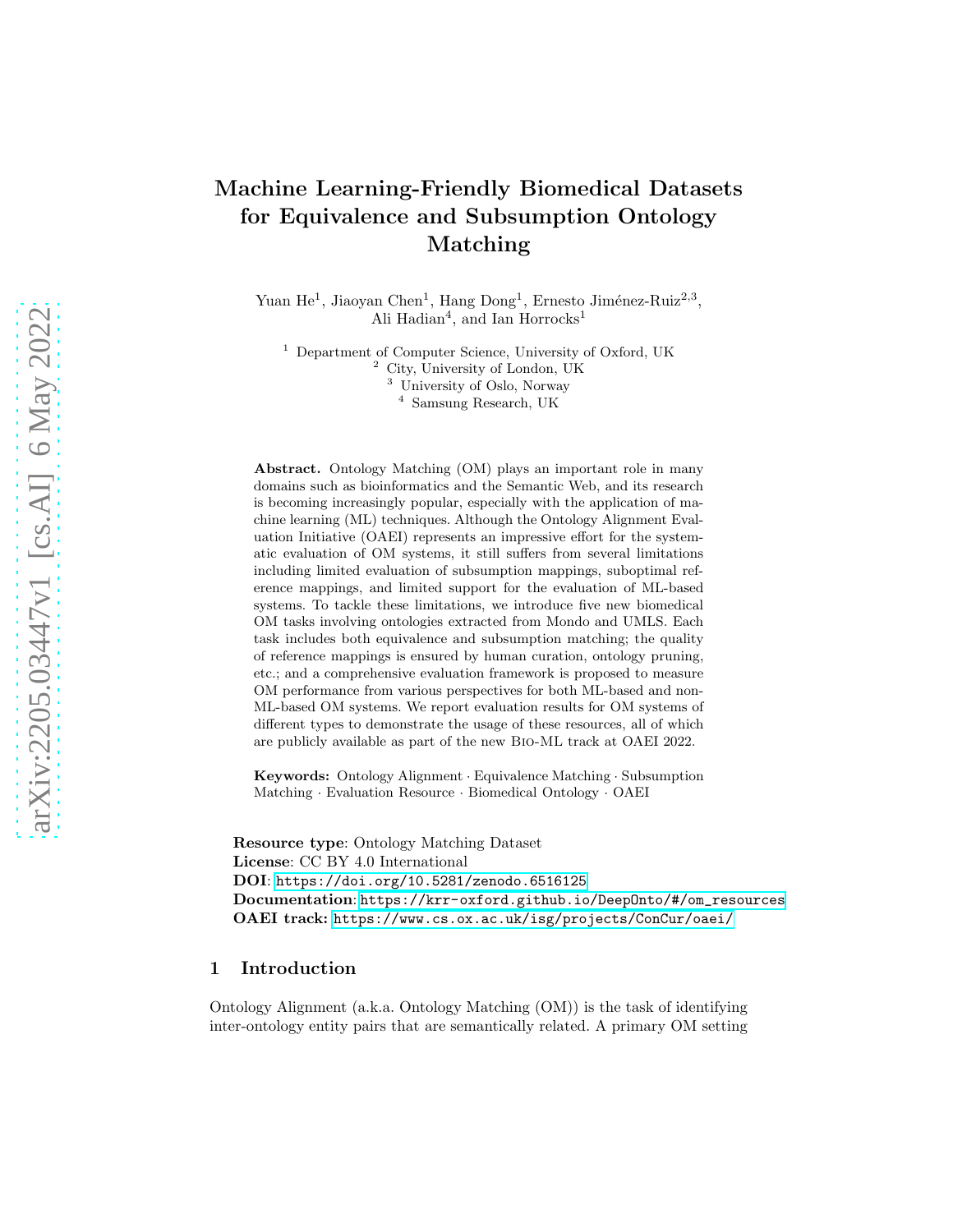is matching named classes with semantic equivalence or subsumption relationships, with the aim of integrating knowledge from different ontologies. A matched pair of named classes is known as an equivalence or subsumption mapping. A successful OM case study is the Mondo Disease Ontology<sup>[5](#page-1-0)</sup> [\[27\]](#page-16-0), which integrates disease concepts from various biomedical ontologies through mappings. OM can also support interoperability among ontologies, and help to construct a unified terminology that extends the coverage of each individual ontology. For example, given two classes about "Desosom" in the FMA (Foundational Model of Anatomy) ontology and the SNOMED CT (SNOMED Clinical Terms) ontology that are matched with equivalence, the subclass of the "Desosom" class named "Autodesosome" in FMA can be further inferred as a subclass of the "Desosom" class in SNOMED CT, thus augmenting SNOMED CT with more fine-grained knowledge. However, as ontologies evolve over time and become larger, it is unfeasible to have human beings annotating all the mappings; hence (semi-)automatic OM systems are urgently needed [\[28\]](#page-16-1).

Classical OM systems typically exploit text (e.g., labels and synonyms), structure (e.g., class hierarchies), and/or logical inference for class matching, and focus mostly on equivalence mappings. For example, LogMap [\[15\]](#page-15-0) iteratively conducts lexical matching, structure-based mapping extension and logicbased mapping repair; while AML [\[9\]](#page-15-1) implements a matcher that considers various string-based heuristics, followed by mapping extension and repair. Recently, machine learning (ML)-based OM systems have become increasingly popular as they can go beyond surface-form string comparison by encoding ontology entities into vectors. For example, DeepAlignment [\[17\]](#page-15-2) adopts counter-fitting to refine word embeddings for better representation of class labels; VeeAlign [\[14\]](#page-15-3) proposes a dual encoder to encode both textual and path information of classes; and BERTMap [\[12\]](#page-15-4) derives mappings through dynamic contextual text embeddings from the pre-trained language model BERT.

For evaluation, the Ontology Alignment Evaluation Initiative<sup>[6](#page-1-1)</sup> (OAEI) has been organizing a yearly evaluation campaign including several tracks (datasets) mainly comparing Precision, Recall, and F-score. Meanwhile, some recent OM studies, especially the ML-based ones, have proposed non-standard metrics and/or datasets with very incomplete gold standards. For example, Chen et al. used LogMap-ML [\[6\]](#page-15-5) to match the food ontology FoodOn with the health and lifestyle ontology HeLiS, and measured approximate Precision and Recall based on partial reference mappings, sampling and manual checking; and Neutel and de Boer [\[21\]](#page-16-2) measured coverage and MRR (Mean Reciprocal Rank) on industrial data with human judgement.

Despite the impressive community effort around the OAEI, the evaluation campaign still suffers from several limitations:

1. Limited evaluation metrics. The prevalent evaluation metrics, Precision, Recall, and F-score, are of limited value when the reference mappings are

 $<sup>5</sup>$  <https://mondo.monarchinitiative.org/></sup>

<span id="page-1-1"></span><span id="page-1-0"></span><sup>6</sup> <http://oaei.ontologymatching.org/>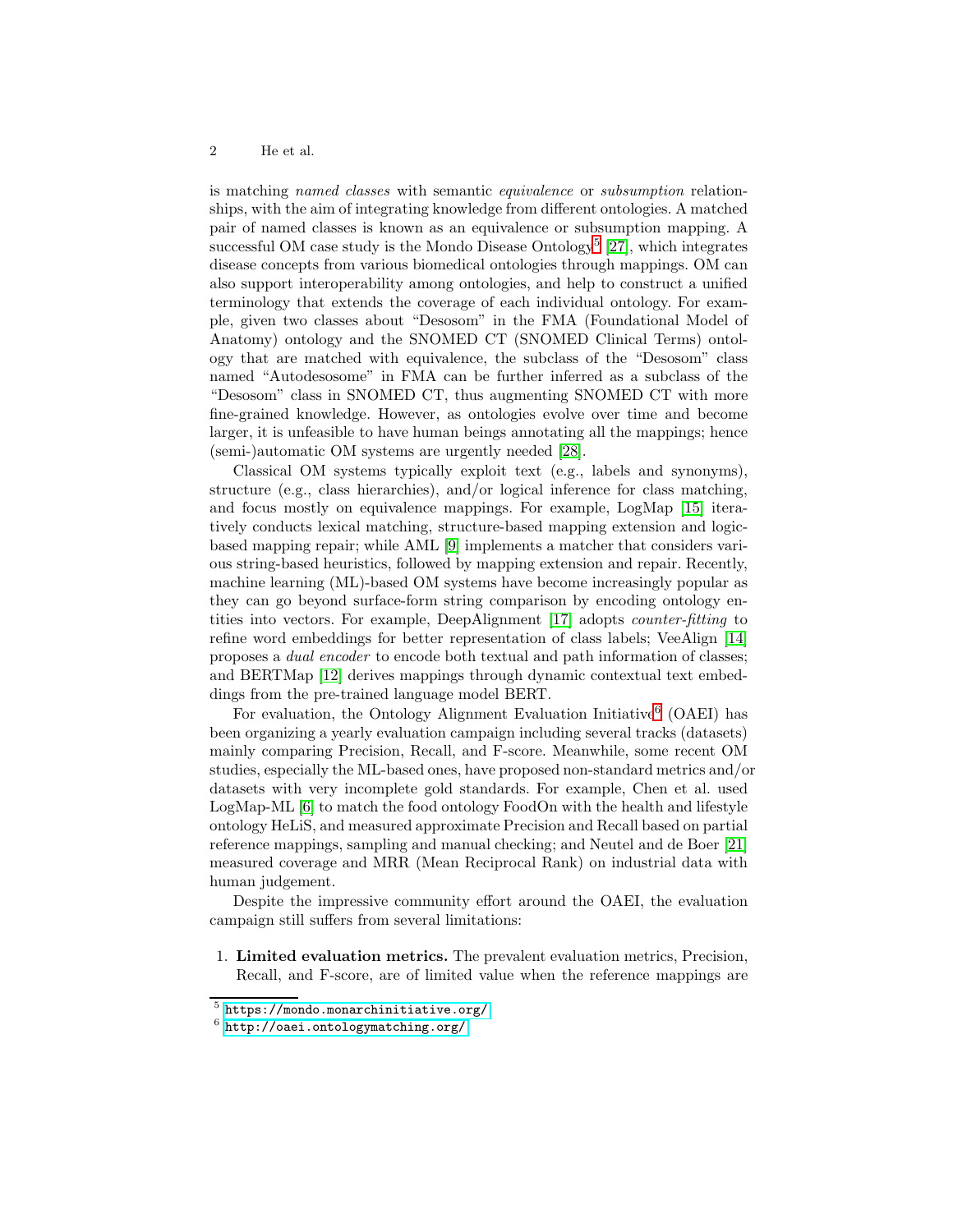incomplete, and can even stifle development by penalising advanced systems with high Recall that find correct mappings that are missing from the reference set. Some other metrics, such as approximate Precision and Recall based on sampling and human checking [\[6\]](#page-15-5) or based on consensus by multiple systems [\[11\]](#page-15-6), and Accuracy on distinguishing one positive mapping from few loosely constructed negative mappings [\[22\]](#page-16-3), may also be inaccurate and/or not sufficiently general.

- 2. Suboptimal reference mappings. The reference mappings of many OM datasets are quite incomplete and/or incorrect. Such mappings are sometimes called silver standards) to distinguish them from (supposedly) complete gold standard mappings. The use of silver standards often leads to unfair comparisons among OM systems. For example, DeepAlignment [\[17\]](#page-15-2) exhibited better performance than LogMap and AML when evaluated using silver standard mappings between the Schema.org and DBPedia ontologies. In this study AML achieved zero Recall, but closer examination of the results reveals that it actually retrieved some reasonable mappings that were not in the reference set. In the OAEI LargeBio track, some reference mappings are removed (or marked as "ignore") by an algorithm that repairs logical unsatisfiability resulting from the integration of the relevant ontologies [23]; however, the mappings may still be correct according to human experts.
- 3. Ignoring subsumption mappings. The majority of existing resources are for equivalence matching. However, there are often more subsumption mappings than equivalence mappings between real-world ontologies, and the former could play an important role in knowledge integration and ontology curation. With the blooming research and application of ML and text understanding techniques, systems for subsumption matching (e.g., BERTSubs [\[4\]](#page-15-7)) will likely become more feasible and widely investigated.
- 4. Lack of support for ML-based Systems. Most existing OM resources, including OAEI tracks, are not well suited to ML-based systems. They often do not consider hold-out validation sets required for tuning hyper-parameters (even non-ML-based systems may need such a validation set for adjusting parameters) and/or for training in supervised or semi-supervised settings. Moreover, during the development of an ML-based system, Precision, Recall and F-score are not very useful, because computing the full output mappings is rather time-consuming and often does not directly reflect the capabilities of different ML modules or settings. Ranking-based metrics are more suitable for ML development and are widely used in investigations of ML tasks such as knowledge graph completion [\[18,](#page-15-8)[25\]](#page-16-4), but they are rarely considered in the OM community. These issues often lead to non-standardized and inconvenient evaluation set-ups for ML-based OM systems.

To address the aforementioned issues, in this paper, we present new largescale OM resources based on Mondo and UMLS (Unified Medical Language System)[7](#page-2-0) , and propose a unified evaluation framework suitable for both ML-based and non-ML-based OM systems. This OM resource and evaluation framework

<span id="page-2-0"></span><sup>7</sup> <https://www.nlm.nih.gov/research/umls/index.html>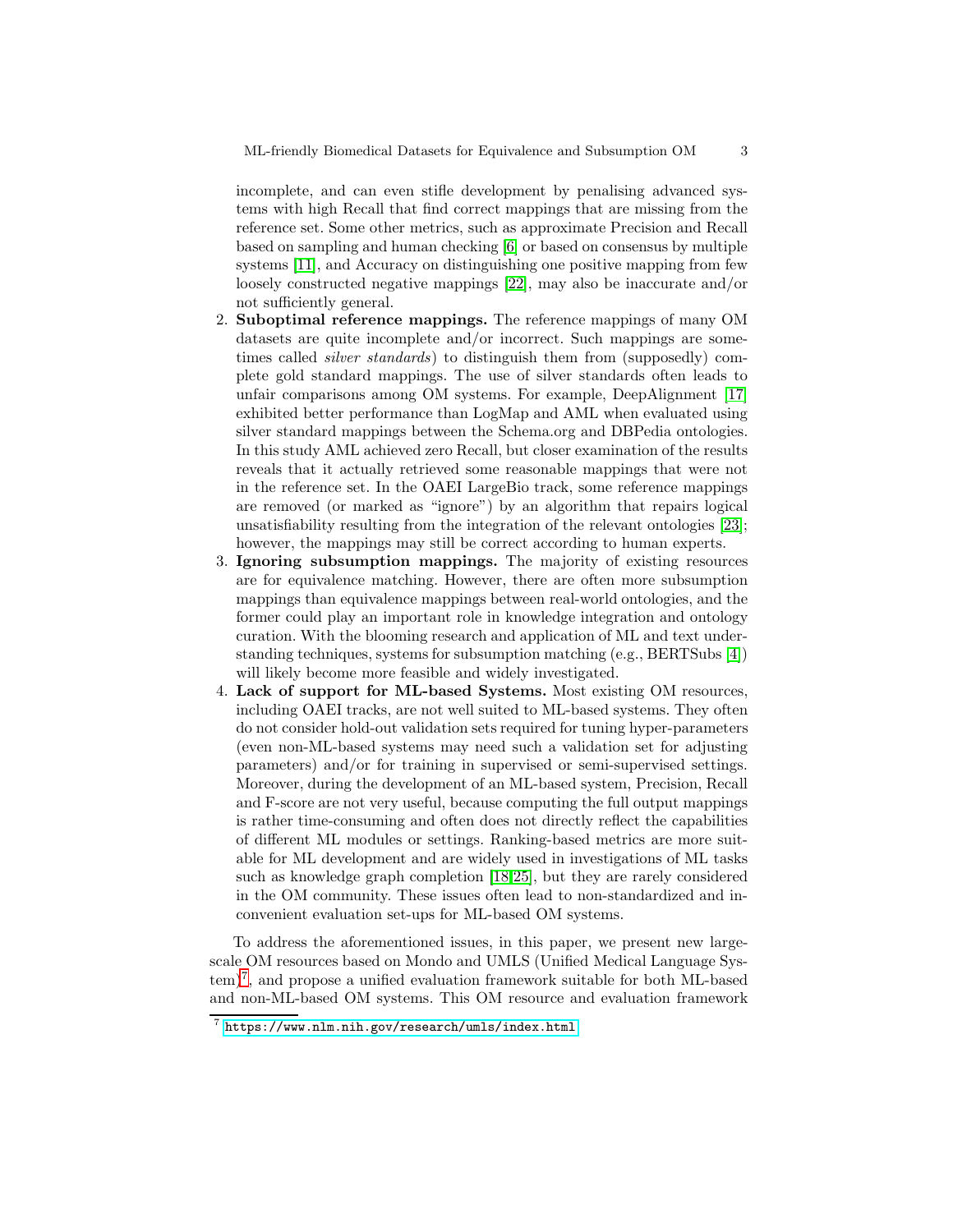is the basis for a new Bio-ML track in the OAEI 2022 campaign, which should be especially useful in attracting ML-based OM systems. With Mondo, we create two OM tasks involving the OMIM (Online Mendelian Inheritance in Man), ORDO (Orphanet Rare Disease Ontology), NCIT (National Cancer Institute Thesaurus) and DOID (Human Disease Ontology) ontologies, which are tailored to the disease domain with high quality mappings curated by human experts. With UMLS, we use the semantic types (categories) of UMLS concepts to create multiple category-relevant tasks that involve the SNOMED CT, FMA, and NCIT ontologies. Briefly, our contributions can be summarized as follows:

- 1. We have constructed an OM resource from Mondo which includes high quality manually curated mappings for the disease domain.
- 2. We propose ontology *pruning* to  $(i)$  improve the relative completeness of reference mappings w.r.t. the pruned ontologies, and *(ii)* obtain ontologies of various sizes to evaluate OM systems with different computational characteristics. In particular, for UMLS ontologies, we present a semantic-type-based pruning method for category-specific ontologies.
- 3. We have developed an approach to generate reference subsumption mappings from reference equivalence mappings. By deleting the classes involved in a given equivalence mapping, we ensure that the resulting subsumption mapping cannot be directly inferred from the equivalence mapping.
- 4. We have formulated a unified evaluation framework which includes MRR (Mean Reciprocal Rank) and Hits@K as local ranking metrics, which measure a system's ability to distinguish correct mappings from (non-trivial) false mappings; and Precision, Recall and F-score as global matching metrics, which compare a system's final output mappings with the reference mappings. Our framework also includes standard data splitting: mappings are divided into validation and testing sets for unsupervised systems, and into training, validation and testing sets for (semi-)supervised systems.
- 5. We present preliminary evaluation results on our datasets for multiple OM systems of different types.

All the resources are open access, and we are setting up a new Bio-ML track within OAEI 2022 to promote their use and to attract more participation from the ML community.

# 2 Resource Construction

In this section, we introduce how our OM resources are constructed from the original ontology data shown in Table [1.](#page-4-0) The resulting equivalence and subsumption matching datasets are presented in Table [2](#page-4-1) and [3,](#page-4-1) respectively.

<span id="page-3-0"></span><sup>8</sup> Created from OMIM texts by Mondo's pipeline tool avaiable at:  $\begin{minipage}[c]{0.9\linewidth} \texttt{https://github.com/monarch-initative/omin.} \\ \texttt{9.} \texttt{Create} & \texttt{by} & \texttt{the} & \texttt{official} & \texttt{smooth-}\end{minipage}$ 

<span id="page-3-1"></span>by the official snomed-owl-toolkit available at: <https://github.com/IHTSDO/snomed-owl-toolkit>, which keeps 350K classes of all the 490K classes in the original SNOMED CT.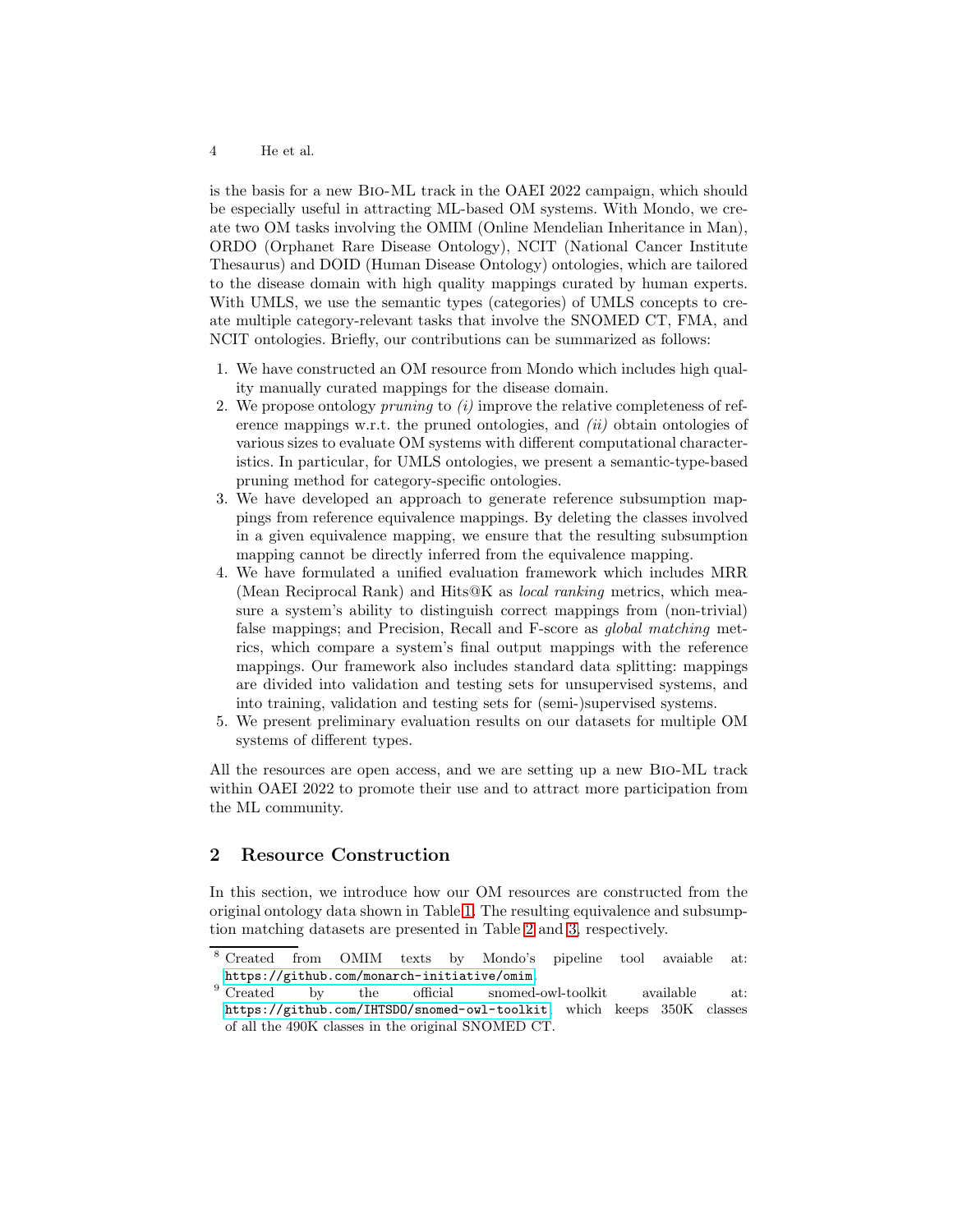| <b>Mapping Source</b> | Ontology                          | Ontology Source & Version        | $\#\mathrm{Classes}$ |  |  |
|-----------------------|-----------------------------------|----------------------------------|----------------------|--|--|
|                       | OMIM                              | Mondo <sup>8</sup>               | 44,729               |  |  |
| Mondo                 | ORDO                              | BioPortal, V3.2                  | 14,886               |  |  |
|                       | <b>NCIT</b><br>BioPortal, V18.05d |                                  | 140,144              |  |  |
|                       | <b>DOID</b>                       | BioPortal, V1.2                  | 12,498               |  |  |
|                       | <b>SNOMED</b>                     | UMLS, US.2021.09.01 <sup>9</sup> | 358,222              |  |  |
| <b>UMLS</b>           | <b>FMA</b>                        | BioPortal, V4.14.0               | 104,523              |  |  |
|                       | NCIT                              | BioPortal, V21.02d               | 163,842              |  |  |

<span id="page-4-0"></span>ML-friendly Biomedical Datasets for Equivalence and Subsumption OM 5

Table 1: Information of the source ontologies used for creating the OM resources.

<span id="page-4-1"></span>

|             | <b>Ontology Pair</b> | Category       | $\#\mathrm{Classes}$ | $\#\text{Refs } (\equiv)$ | $\#\text{Annot.}$ | AvgDepths     |
|-------------|----------------------|----------------|----------------------|---------------------------|-------------------|---------------|
| Mondo       | OMIM-ORDO            | Disease        | 9.642-8.838          | 3,721                     | 34K-34K           | 1.44-1.63     |
|             | NCIT-DOID            | Disease        | 6,835-8,848          | 4.684                     | 80K-38K           | 2.04-6.85     |
| <b>UMLS</b> | SNOMED-FMA           | Body           | 24, 182-64, 726      | 7,256                     | 39K-711K          | 1.86-9.32     |
|             | SNOMED-NCIT          | Pharm          | 16,045-15,250        | 5,803                     | 19K-220K          | 1.09-3.26     |
|             | SNOMED-NCIT          | <b>Neoplas</b> | 11,271-13,956        | 3,804                     | 23K-182K          | $1.15 - 1.68$ |

Table 2: Statistics of each Mondo or UMLS equivalence matching task (dataset), including its two ontologies, its category (semantic type) for ontology pruning, its scale (named class and reference mapping sizes), the numbers of class annotations like labels, synonyms and definitions, and the average depth of named classes (depth is the minimum number of subclass hops from a named class to owl:Thing)). "Body", "Pharm", and "Neoplas" denote semantic types of "Body Part, Organ, or Organ Components", "Pharmacologic Substance", and "Neoplastic Process" in UMLS, respectively.

|             | <b>Ontology Pair</b> | Category       | $\#\mathrm{Classes}$ | $\#\text{Refs } (\square)$ |
|-------------|----------------------|----------------|----------------------|----------------------------|
| Mondo       | OMIM-ORDO            | <b>Disease</b> | 9,642-8,735          | 103                        |
|             | NCIT-DOID            | <b>Disease</b> | 6,835-5,113          | 3.339                      |
| <b>UMLS</b> | SNOMED-FMA           | Body           | 24, 182-59, 567      | 5,506                      |
|             | SNOMED-NCIT          | Pharm          | 16,045-12,462        | 4,225                      |
|             | SNOMED-NCIT          | Neoplas        | 11,271-13,790        | 213                        |

Table 3: Statistics of each Mondo or UML subsumption matching task (dataset), including its two ontologies, its the category (semantic type) for ontology pruning, its scales (named class and mapping sizes). Note that  $\#\mathbf{Classes}$  of the target ontology (right side) is smaller than the corresponding one in Table [2](#page-4-1) as some classes are deleted when constructing subsumption mappings.

#### <span id="page-4-2"></span>2.1 Mondo Datasets

Our first two datasets are based on the cross-references in Mondo which is an integrated disease ontology with each of its classes matched to classes of some source ontologies [\[27\]](#page-16-0). When constructing Mondo, curators first gathered reference mappings from various sources such as UMLS, MeSH (Medical Subject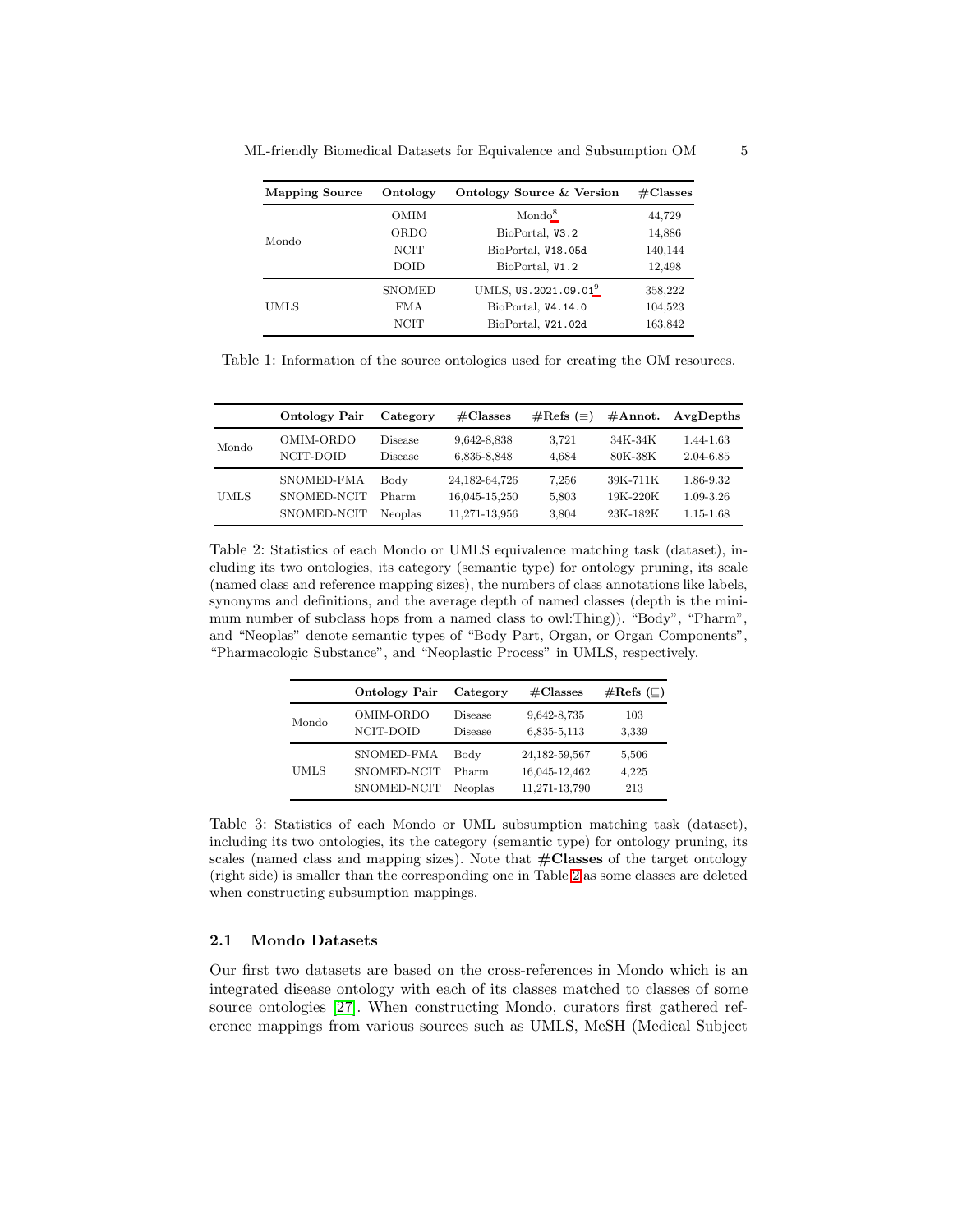Headings), ICD (International Classification of Diseases). These mappings are deemed as semantically loose because there is no guarantee that they can be merged into a logically coherent ontology. Curators then adopted an ontology construction tool named k-BOOM to merge various source ontologies based on logical reasoning and Bayesian inference [\[20\]](#page-16-5), and further invited domain experts for manual correction. The merged ontology forms a more comprehensive terminology for rare diseases [\[10\]](#page-15-9).

As suggested by the Mondo team, we selected two ontology pairs, OMIM-ORDO and NCIT-DOID, which are relatively up-to-date in Mondo. OMIM is the primary online source of genes, genetic phenotypes, and gene-phenotype relations, based on manual curation from biomedical literature [\[2\]](#page-15-10). The maximum class depth of the OMIM ontology is 2, making it a typical example of "flat" ontology. Such ontologies have limited structural information, thus posing challenges to OM systems. ORDO, the Orphanet Rare Disease Ontology, includes a classification of rare diseases and relationships between diseases, genes and epidemiologic features; the ontology is derived from the Orphanet database, which is populated by literature curation and validated by international experts [\[30\]](#page-16-6). Many rare diseases are genetic disorders, therefore ORDO has a prominent overlap with OMIM, which is cross-referenced in ORDO and integrated in Mondo. NCIT (or NCIt) is a large ontology composed of various cancer-related concepts including cancer diseases, findings, drugs, anatomy, abnormalities, etc. [\[29\]](#page-16-7), therefore it has a relatively smaller overlap with Mondo. DOID (or DO) stands for Human Disease Ontology, a regularly maintained source of human diseases [\[26\]](#page-16-8), and most of its concepts are incorporated in Mondo. Matching NCIT and DOID will, in principle, identify the shared cancer-related diseases. The versions of the selected ORDO, NCIT, and DOID ontologies (see Table [1\)](#page-4-0) are the closest to the most recent update of the Mondo mappings, according to Mondo's documentation. With the Mondo mapping data and these original ontologies, we create our OM datasets as follows:

Ontology Preprocessing. For each ontology, we conduct two preprocessing operations:  $(i)$  removing obsolete or deprecated classes because they usually have up-to-date alternatives or are not in use anymore;  $(ii)$  removing annotation properties that indicate cross-references to other data sources (e.g., obo:hasDbXref) because they could leak hints about the reference alignment to the OM systems. Unlike the OAEI LargeBio track where some annotation properties are selected and merged into rdfs:label, we keep the rest of annotation properties and leave their interpretation to the OM systems.

Ontology Pruning. Since the Mondo cross-references mainly aim at disease concepts, we prune each ontology by preserving disease classes and their contexts. Specifically, if a class  $c$  in an ontology is matched to a Mondo concept through the skos: exactMatch property, we preserve c; otherwise, we remove c as well as all the axioms involving  $c$ , and at the same time directly assert its children as subclasses of each of its parents for keeping the hierarchy. Pruning not only leads to OM tasks with ontologies of reasonable scale, but also improves the completeness of the reference mappings w.r.t. the pruned ontologies.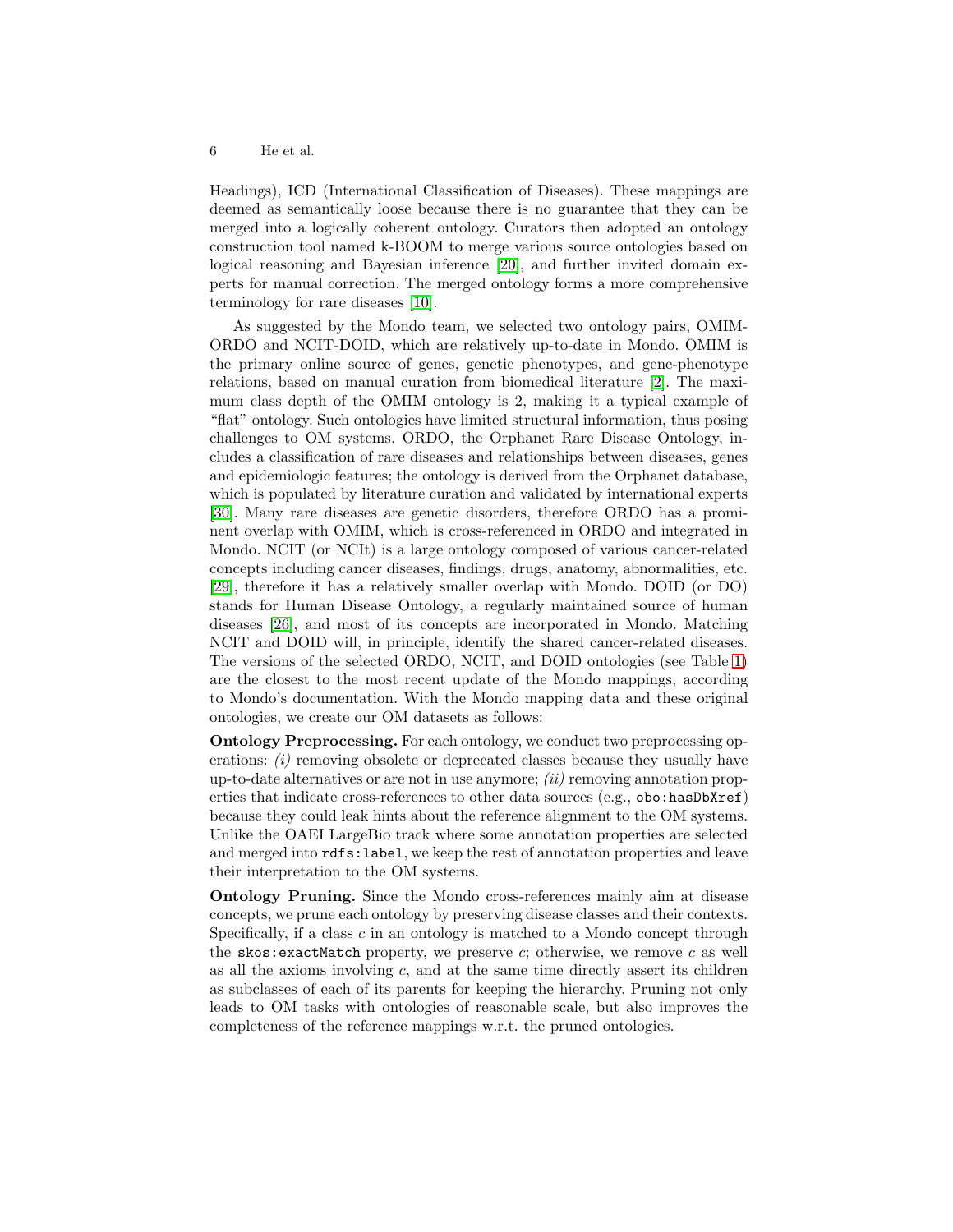Equivalence Mapping Extraction. We extract equivalence mappings from the cross-references of each Mondo class, i.e., each pair of classes that are linked to the same Mondo class through the skos:exactMatch property is transformed to an equivalence mapping. For example, NCIT:C27518[10](#page-6-0) and DOID:4321 form an equivalence mapping because they are both mapped to the Mondo concept, MONDO:0002961 ("Large Cell Acanthoma"). Note that, for some potential mappings extracted in this way, their classes could be occasionally missing in the ontologies; these mappings are excluded.

Subsumption Mapping Extraction. We construct subsumption reference mappings based on the equivalence reference mappings. Given an equivalence mapping  $(c, c')$ , we extract a subsumption mapping  $(c, c'')$  where  $c''$  is an asserted subsumer of  $c'$  in the ontology of  $c'$ . Taking the example of DOID:4321 ("Large Cell Acanthoma"), which is equivalently matched to NCIT:C27518; since one of its parent classes is DOID:174 ("Acanthoma"), a potential subsumption mapping is (NCIT:C27518, DOID:174). Note that both c and c' could have multiple asserted and inferred subsumers; considering all of them could lead to excessively many subsumption mappings for each equivalence mapping. Our solution simply selects one of the most specific subsumers of  $c'$ . This leads to challenging but incomplete subsumption mappings. Thus, when evaluating subsumption matching, we do not consider Recall (see Section [3\)](#page-7-0). To evaluate a system's ability on directly inferring cross-ontology subsumptions, we prevent it from utilizing the original equivalence mapping  $(c, c')$  by deleting c'. As in ontology pruning, after deleting  $c'$ , its parent classes are asserted to be subsumers of each of its child classes, so as to preserve the class hierarchy. It is possible that the deleted class appears in some other equivalence mappings to process, or some subsumption mappings that have been created. For the former, we skip such equivalence mappings, while for the later, we remove such subsumption mappings.

## 2.2 UMLS Datasets

UMLS is one of the most comprehensive mapping efforts, and integrates over 200 vocabularies to create a biomedical metathesaurus [\[3\]](#page-15-11). As an integrated ontology, it incorporates well-known ontologies such as SNOMED CT, FMA, NCIT, and GO (Gene Ontology). It describes millions of biomedical concepts, and relationships among them. Each concept is classified into one or more hierarchical semantic types (or categories) such as "Finding", "Chemicals", and "Substance".

To construct OM datasets from UMLS, we selected its latest version 2021AB, and downloaded three of its corresponding ontologies — SNOMED CT, FMA and NCIT, all of which are large biomedical ontologies with over 100K named classes (see Table [1](#page-4-0) for more information). SNOMED CT has a more general and comprehensive coverage of clinical terms to support electronic healthcare systems and clinical applications [\[7,](#page-15-12)[8\]](#page-15-13), while FMA [\[24\]](#page-16-9) and NCIT (as introduced previously) are mainly about human anatomy and cancer, respectively.

<span id="page-6-0"></span> $10$  Compact IRI of a class in the form of ontology-prefix: class ID.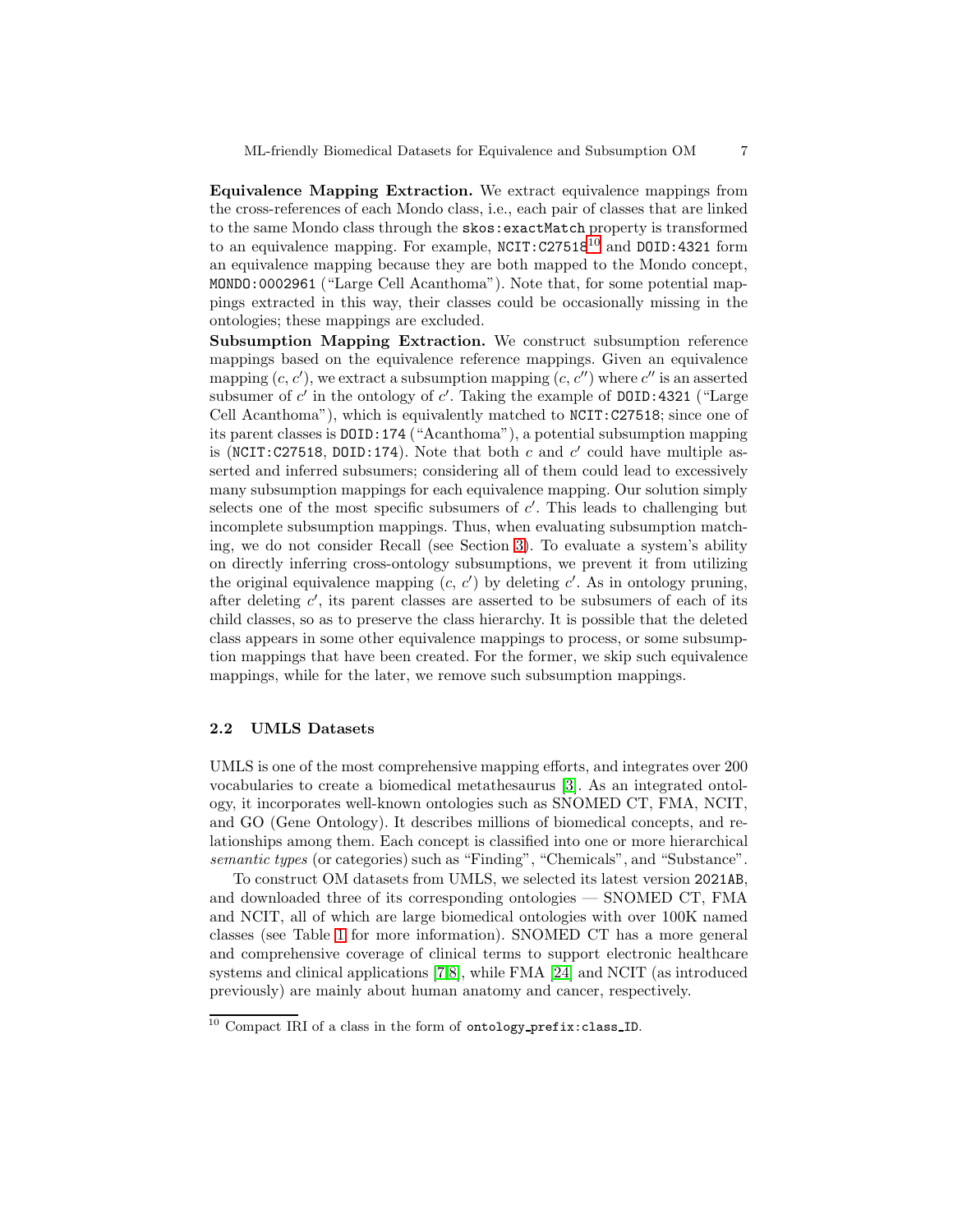8 He et al.

We first performed the same preprocessing as described in Section [2.1,](#page-4-2) and then established category-specific alignment tasks by pruning the ontologies via semantic types, i.e., we preserve classes of a chosen semantic type, delete the other classes, and preserve the hierarchy of the superclasses and subclasses of each deleted class as in ontology pruning for Mondo. The equivalence reference mappings are extracted from cross-ontology classes that are matched to the same UMLS concept [\[16\]](#page-15-14), and the subsumption reference mappings are constructed from the equivalence mappings in the same way as for Mondo.

# <span id="page-7-0"></span>3 Evaluation Framework

We propose a comprehensive OM evaluation framework with different metrics of local ranking and global matching under both unsupervised (fully automatic) and semi-supervised settings. Metrics of local ranking are to measure a system's capability on distinguishing true mappings and (hard) false mappings; while metrics of global matching are to measure whether a system can output a set of mappings close to the reference mappings. The semi-supervised setting enables the evaluation of some ML-based systems that require training mappings.

### 3.1 Local Ranking

Given a reference mapping  $m=(c, c')$ , where c and c' are two classes from the to-be-aligned ontologies  $\mathcal O$  and  $\mathcal O'$ , respectively, an OM system is required to distinguish  $m$  from its corresponding set of negative mappings (denoted as  $\mathcal{M}_m$ ) by assigning m with a higher matching score.  $\mathcal{M}_m := \{(c, c'')|c'' \in \mathcal{C}_{neg}\}\$ is constructed by combining  $c$  with a set of mismatched (negative) candidate classes (denoted as  $\mathcal{C}_{neg}$ ) from  $\mathcal{O}'$ . With the mapping scores, we adopt rankingbased evaluation metrics  $Hits@K$  ( $H@K$  in short) and  $MRR$  (Mean Reciprocal Rank), which are computed as follows:

$$
Hits@K = \frac{|m \in \mathcal{M}_{ref} \mid Rank(m) \leq K)\}|}{|\mathcal{M}_{ref}|}
$$

$$
\sum_{m \in \mathcal{M}_{ref}} Rank(m)^{-1}
$$

$$
|\mathcal{M}_{ref}|
$$
  
where  $\mathcal{M}_{ref}$  denotes the set of reference mappings,  $Rank(m)$  returns the ranking  
position of  $m$  among  $\mathcal{M}_m \cup \{m\}$  according to their scores,  $K$  (often set to 1, 5  
and 10) denotes the ranking position that is concerned. We could consider all the  
classes in  $\mathcal{O}'$  for constructing  $\mathcal{M}_m$ , but this frequently results in excessive evalua-  
tion time, especially for large-scale ontologies. To ensure the evaluation efficiency,  
which is particularly important for ML-based model comparison/selectron, we  
sample challenging negative candidates with heuristics introduced as follows.

 $MRR =$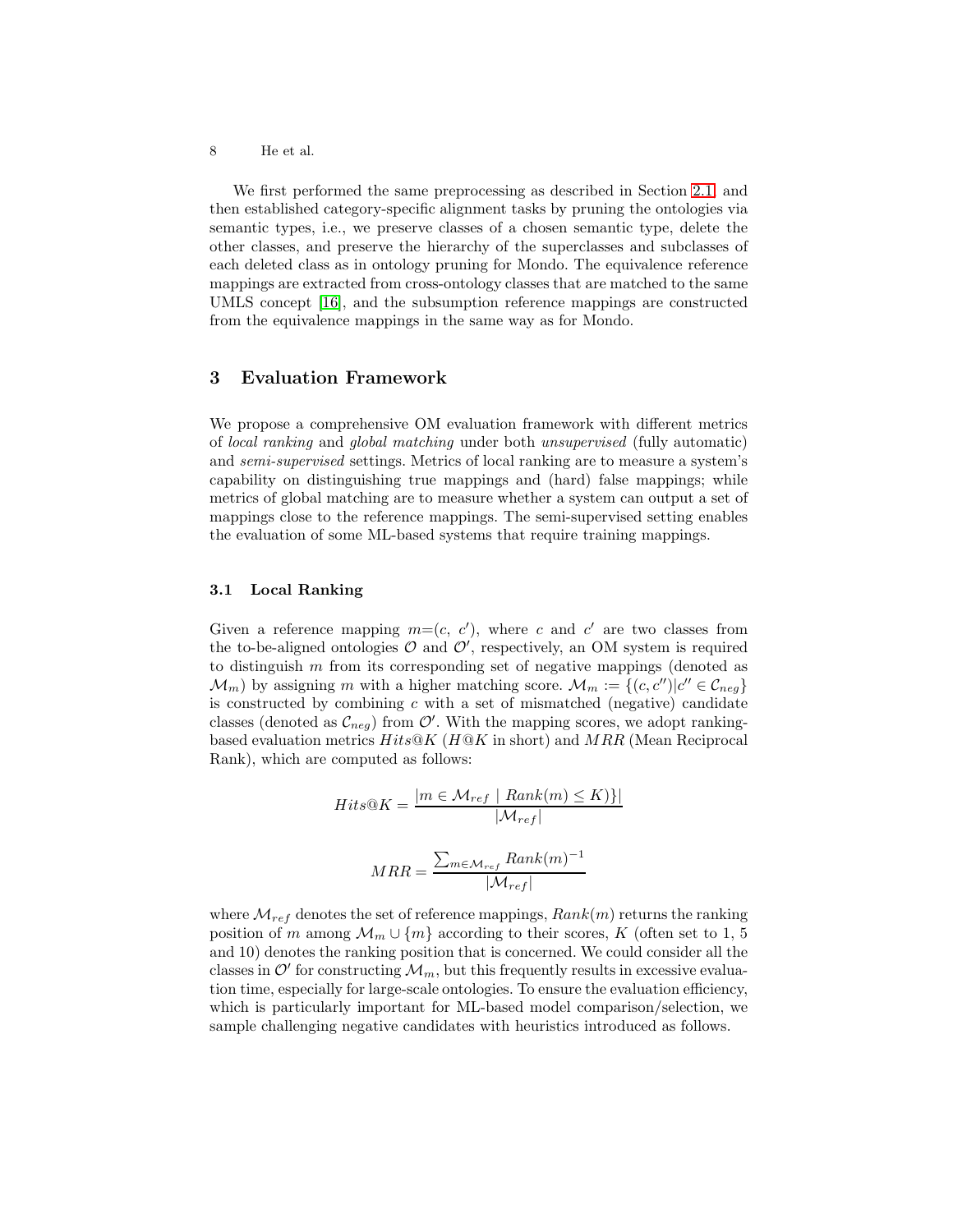**Negative Candidate Generation.** Given a reference mapping  $m=(c, c')$ , we consider three strategies to construct  $\mathcal{C}_{neg}$  from  $\mathcal{O}'$ .

1. IDFSample (text similarity-based). This strategy is to introduce hard negative candidates that are ambiguous to the ground truth class at text level (i.e., with similar labels<sup>[11](#page-8-0)</sup>). We first build a sub-word inverted index [\[12\]](#page-15-4) for the labels of all the classes of  $\mathcal{O}'$  using a sub-word tokenizer pre-trained on biomedical texts [\[1\]](#page-15-15). With this index, we select top-N classes from  $\mathcal{O}'$  according to the idf (inverted document frequency) scores in descending order:

$$
s(c',c'') = \sum_{t \in Tok(c') \cap Tok(c'')} \log_{10}\frac{|C'|}{|I(t)|}
$$

where  $Tok(\cdot)$  gives all sub-word tokens of a class's labels,  $I(t)$  returns classes of  $\mathcal{O}'$  whose labels contain the token t, and  $C'$  denotes all the classes of  $\mathcal{O}'$ .

- 2. NeighbourSample (graph context-based). This strategy is to introduce hard negative candidates that are close to the ground truth class along class hierarchy. With the asserted subsumption axioms in an ontology, we can establish an undirected graph with named classes as nodes and subclass (rdfs:subClassOf) relations as edges. We adopt breadth-first search (BFS) over the subclass edges (bidirectional) to add the neighbouring classes of  $c'$ as candidates. The search starts from one-hop away neighbours, then goes to two-hop away neighbours, and so forth. It terminates when the number of neighbours (candidates) exceeds the required number N or the preset maximum number of hops has been reached. It is possible to obtain more than  $N$  candidates by adding all  $r$ -hop away neighbours; in this case, we sample among these r-hop candidates randomly to meet the number. Note that we exclude the root class owl:Thing from BFS. This restricts the candidates within the branch of c', leading to high quality negative candidates and significantly improving the searching efficiency.
- 3. RandomSample. This strategy is to randomly select negative candidates from the classes of  $\mathcal{O}'$ , as a complement to the above two strategies.

To ensure we always get the required number of negative candidates with no duplicates, we combine the above three strategies with a Negative Candidate Generation algorithm (see Algorithm [1\)](#page-9-0) which has the following characteristics:

- 1. The above strategies could occasionally generate positive candidates, i.e., classes that can be matched to c. These classes are pre-computed (in Line 1, denoted as  $\mathcal{T}(m)$  and excluded from negative candidates. For subsumption matching,  $\mathcal{T}(m)$  further incorporates the asserted and inferred subumers of  $c'$  since their combinations with  $c$  are not negative subsumption mappings.
- 2. At i<sup>th</sup> iteration, only when strategy  $S_i$  cannot generate  $N_i$  ( $N_i$  <<  $|C'|$ ) new candidates will RandomSample be used to amend the number. The

<span id="page-8-0"></span> $11$  Labels are extracted from annotation properties concerning synonyms of the class name, e.g., rdfs:label, fma:synonym, skos:prefLabel, etc.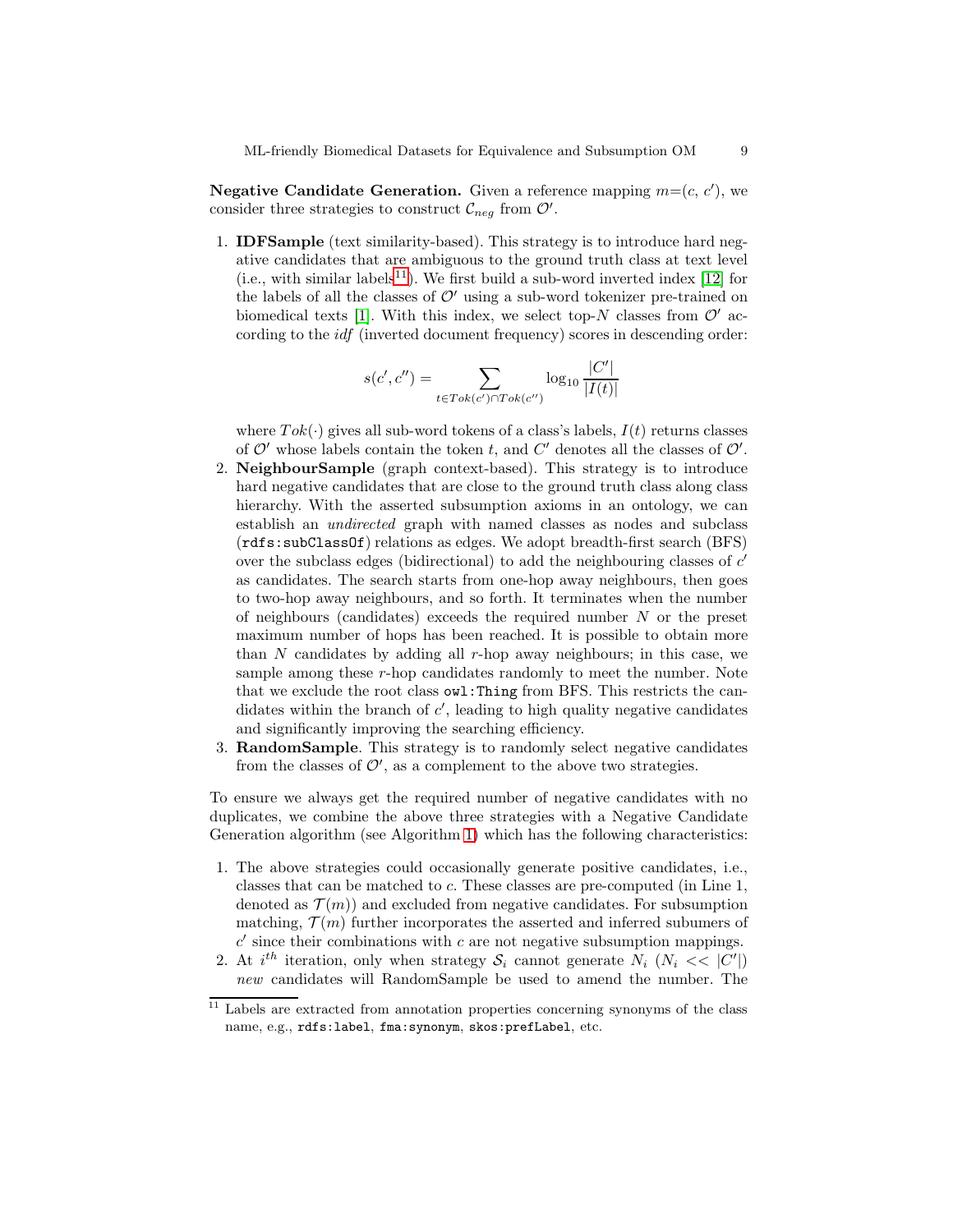<span id="page-9-0"></span>Algorithm 1 Negative Candidate Generation

**Input:** A reference mapping,  $m = (c, c')$ ; Generation strategies  $\{S_1, S_2, ..., S_n\}$ , and their corresponding numbers of negative candidates to generate  $\{N_1, N_2, ..., N_n\}$ **Output:** Negative candidates for  $m, \mathcal{G}(m)$ 

1:  $\mathcal{T}(m) \leftarrow$  invalid candidates for m 2: Initialize the set of negative candidates:  $\mathcal{G}(m) \leftarrow \{\}$ 3: for  $i \leftarrow 1$  to *n* do 4: Generate unique  $|\mathcal{G}(m)| + |\mathcal{T}(m)| + N_i$  raw samples with strategy  $\mathcal{S}_i$  as  $\mathcal{G}_i(m)$ 5: Remove those have been sampled and invalid:  $\mathcal{G}_i(m) \leftarrow \mathcal{G}_i(m) \setminus (\mathcal{G}(m) \cup \mathcal{T}(m))$ 6: Truncate  $\mathcal{G}_i(m)$  to first  $N_i$  (ranked) samples if  $|\mathcal{G}_i(m)| > N_i$ 7: while  $|\mathcal{G}_i(m)| < N_i$  do 8: Randomly select  $N_i - |\mathcal{G}_i(m)|$  unique candidates as  $\mathcal{R}$ 9:  $\mathcal{G}_i(m) \leftarrow (\mathcal{G}_i(m) \cup \mathcal{R}) \setminus (\mathcal{G}(m) \cup \mathcal{T}(m))$ 10:  $\mathcal{G}(m) \leftarrow \mathcal{G}(m) \cup \mathcal{G}_i(m)$ 11: return  $\mathcal{G}(m)$ 

reason for sampling  $|\mathcal{G}(m)|+|\mathcal{T}(m)|+N_i$  raw candidates first (in Line 3; the current set of negative candidates is denoted as  $\mathcal{G}(m)$  is that in the worst case scenario, all the generated candidates are either duplicated or invalid. Therefore, the algorithm samples  $|\mathcal{G}(m)| + |\mathcal{T}(m)|$  more than required first to preserve as many candidates as possible.

Overall, for each reference mapping  $m = (c, c')$ , we sample  $\sum_{i=1}^{n} N_i$  (defined in Input of Algorithm [1\)](#page-9-0) unique negative candidates and add  $c'$  as the only positive candidate; we then compute the ranking-based metrics for each OM system that supports class pair (mapping) scoring.

#### 3.2 Global Matching

To eventually determine the output mappings, an OM system requires not only a mapping scoring module (which can be evaluated by local ranking), but also other components such as mapping searching, blocking, extension and repair. The prevalent metrics for measuring the final output mappings are Precision  $(P)$ , Recall  $(R)$ , and F-score:

$$
P = \frac{|\mathcal{M}_{out} \cap \mathcal{M}_{ref}|}{|\mathcal{M}_{out}|}, \ R = \frac{|\mathcal{M}_{out} \cap \mathcal{M}_{ref}|}{|\mathcal{M}_{ref}|}, \ F_{\beta} = (1 + \beta^2) \cdot \frac{P \cdot R}{\beta^2 \cdot P + R}
$$

where  $\mathcal{M}_{out}$  and  $\mathcal{M}_{ref}$  correspond to mappings computed by an OM system and the reference mappings, respectively;  $\beta$ , often set to 1, is a weighting for Precision and Recall. The global matching evaluation can demonstrate the overall performance of an OM system, but it is not well applicable for developing the ML-based mapping scoring module that has been widely considered in OM research in recent years, since  $(i)$  the output mappings depend on several other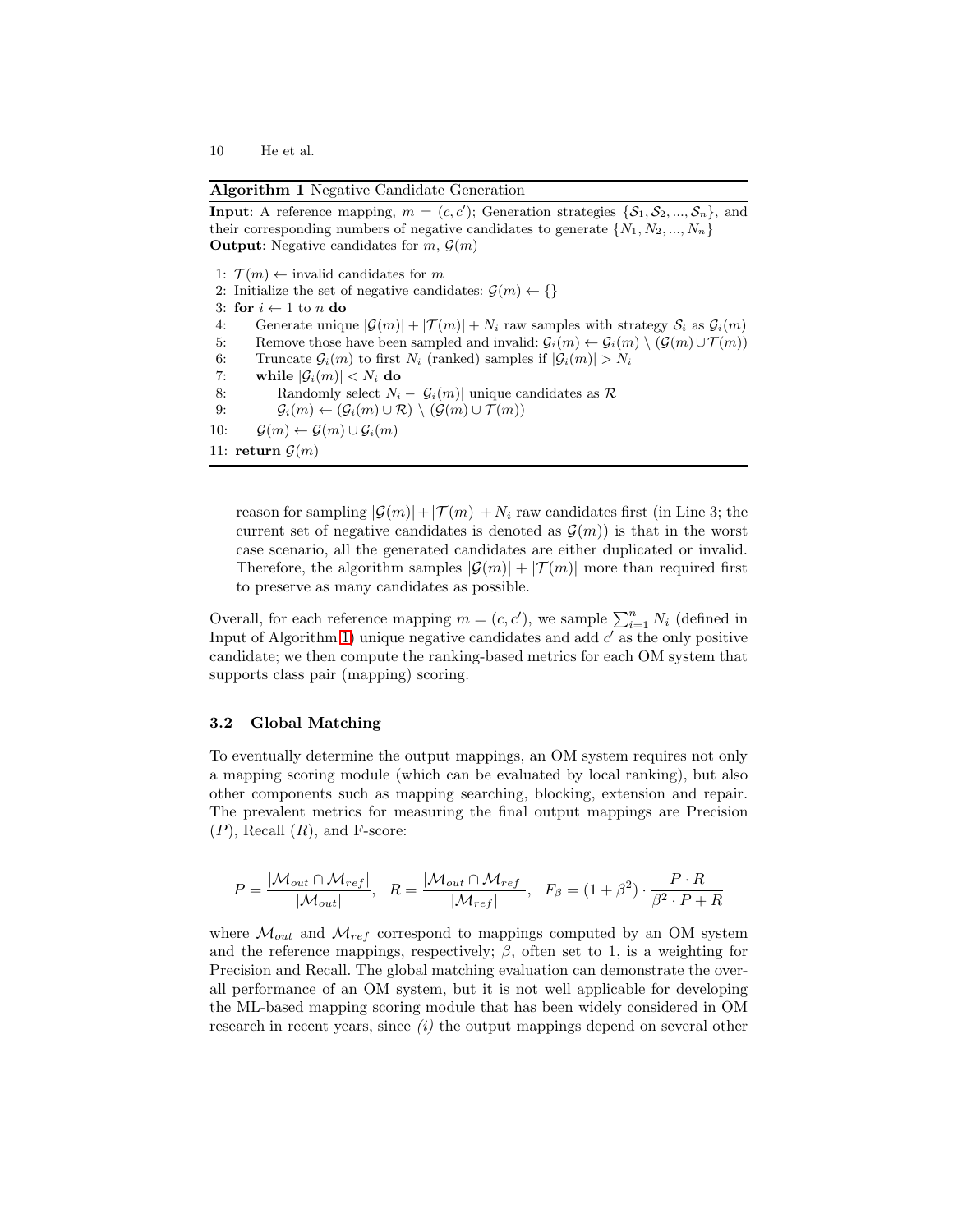modules besides mapping scoring, and  $(ii)$  computing all the mappings is rather time-consuming (the naive traversal has a quadratic mapping search space), leading to very inefficient evaluation for ML models. Meanwhile, when the reference mappings are incomplete, we are essentially penalizing OM systems with good Recall. The local ranking evaluation can address these issues and thus, it is a good complement to the global matching evaluation.

#### 3.3 Data Splitting

For both evaluation schemes, we consider two settings for reference mapping splitting. The first setting splits the reference mappings into 10% hold-out validation set for hyperparameter tuning or model selection, and 90% testing set for final evaluation. Such setting can be used for comparing fully automatic non-ML-based OM systems and unsupervised ML-based OM systems. The second setting splits the reference mappings into 20%, 10%, and 70%, corresponding to training, validation, and testing sets, respectively. Such a setting can evaluate those ML-based OM systems that are able to (or have to) use a small portion of given mappings for training. Note that the prevalent (fully) supervised learning data split with large portion of training data is not applicable for OM because of the extreme positive-negative imbalance, i.e., the number of correct mappings is of several orders smaller than the incorrect ones.

It is worth mentioning when calculating Precision, Recall and F-score on a particular set (validation or testing) of the reference mappings, we need to exclude reference mappings that are not in this set from the system output mappings; e.g., Precision on the validation set  $\mathcal{M}_{val}$  is computed as:

$$
P_{val} = \frac{|\mathcal{M}_{out} \cap \mathcal{M}_{val}|}{|\mathcal{M}_{out} \setminus (\mathcal{M}_{ref} \setminus \mathcal{M}_{val})|}.
$$

# 4 Evaluation Results

## 4.1 Equivalence Matching

For equivalence matching, we evaluated the following OM systems (methods):

- 1.  $EditSim<sup>12</sup>$  $EditSim<sup>12</sup>$  $EditSim<sup>12</sup>$ . Many of the equivalent concepts have a similar naming and therefore, measuring class similarity based on simple edit distance between class labels is a reasonable baseline. Specifically, this method computes the matching score between two classes using the maximum of the normalized edit similarity scores among the combinations of their labels<sup>11</sup>. Note that the normalized edit similarity score is defined as  $1 − normalized edit distance$ .
- 2. LogMap<sup>[13](#page-10-1)</sup> & AML<sup>[14](#page-10-2)</sup>. LogMap and AML are two classical OM systems based on lexical matching, mapping extension and repair. They are leading OM systems in many equivalence matching tasks including those in the OAEI.

 $^{12}$  EditSim and BERTMap codes:  ${\tt https://github.com/KRR-Oxford/DeepOnto}$  ${\tt https://github.com/KRR-Oxford/DeepOnto}$  ${\tt https://github.com/KRR-Oxford/DeepOnto}$ 

<span id="page-10-0"></span> $^{\rm 13}$ <https://github.com/ernestojimenezruiz/logmap-matcher>

<span id="page-10-2"></span><span id="page-10-1"></span><sup>14</sup> <https://github.com/AgreementMakerLight/AML-Project>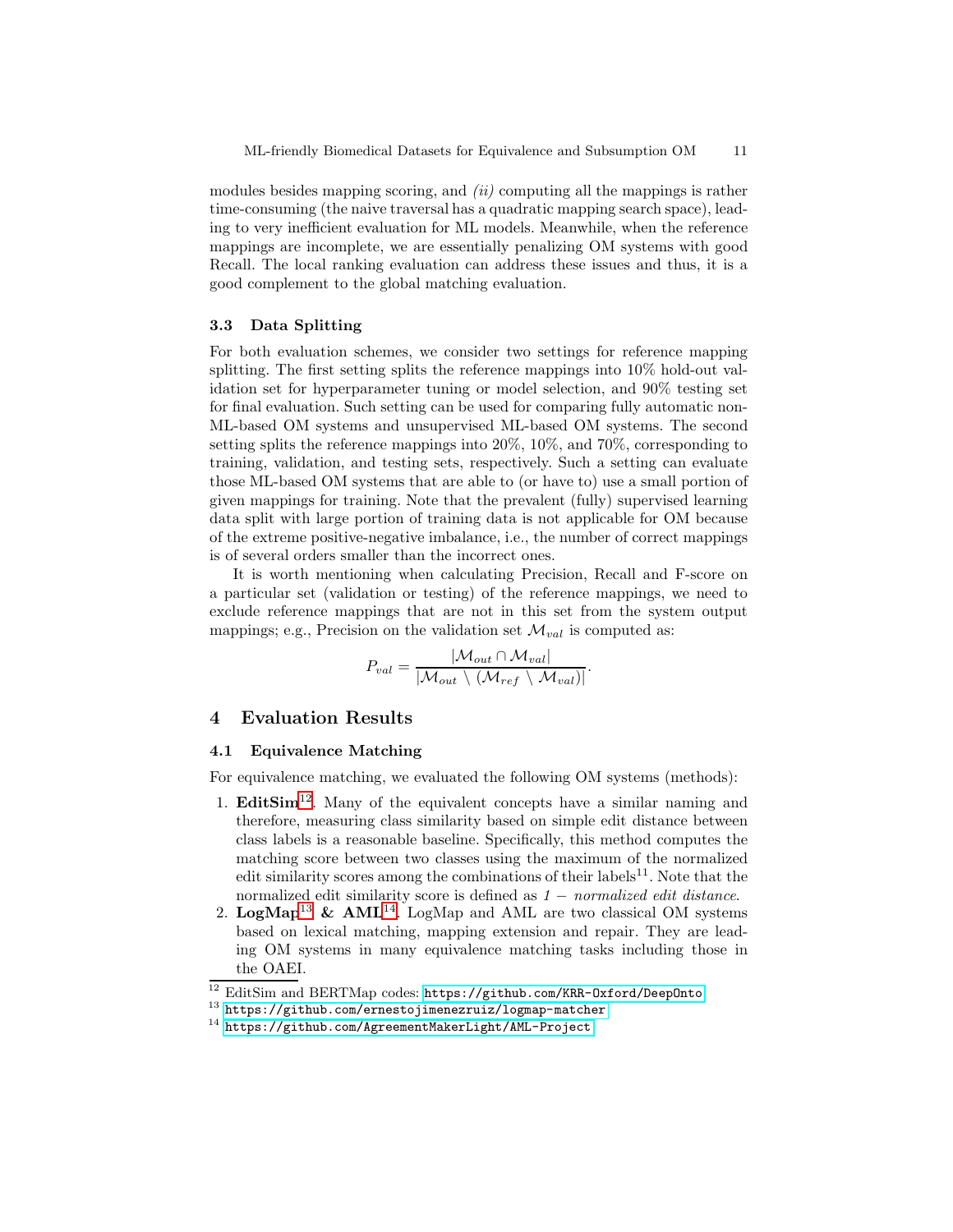<span id="page-11-0"></span>

|                        |                | 90% Test Mappings |            |                   | 70% Test Mappings |             |   |   |                   |         |             |
|------------------------|----------------|-------------------|------------|-------------------|-------------------|-------------|---|---|-------------------|---------|-------------|
| Task                   | System         | P                 | $_{\rm R}$ | $_{\rm F1}$       | MRR H@1           |             | P | R | F1.               | MRR H@1 |             |
|                        | EditSim        |                   |            | 0.819 0.499 0.620 | 0.776             | 0.729       |   |   | 0.781 0.507 0.615 |         | 0.777 0.727 |
| OMIM-<br>ORDO          | LogMap         |                   |            | 0.827 0.498 0.622 |                   | 0.803 0.742 |   |   | 0.788 0.501 0.612 | 0.805   | 0.744       |
| (Disease)              | AML            |                   |            | 0.749 0.510 0.607 | NA                | NA.         |   |   | 0.702 0.517 0.596 | ΝA      | NA          |
|                        | <b>BERTMap</b> | 0.730 0.572 0.641 |            |                   |                   | 0.873 0.817 |   |   | 0.762 0.548 0.637 | 0.877   | 0.823       |
|                        | EditSim        |                   |            | 0.912 0.776 0.838 |                   | 0.904 0.884 |   |   | 0.889 0.771 0.826 |         | 0.903 0.883 |
| NCIT-<br>DOID          | LogMap         |                   |            | 0.918 0.667 0.773 |                   | 0.559 0.364 |   |   | 0.896 0.661 0.761 | 0.559   | 0.363       |
| (Disease)              | AML            |                   |            | 0.873 0.773 0.820 | NA                | NA          |   |   | 0.841 0.770 0.804 | ΝA      | NΑ          |
|                        | <b>BERTMap</b> |                   |            | 0.912 0.829 0.868 |                   | 0.967 0.953 |   |   | 0.823 0.887 0.854 | 0.968   | 0.955       |
|                        | EditSim        |                   |            | 0.976 0.660 0.787 |                   | 0.895 0.869 |   |   | 0.970 0.665 0.789 |         | 0.897 0.871 |
| SNOMED-<br>FMA         | LogMap         |                   |            | 0.702 0.581 0.636 |                   | 0.545 0.330 |   |   | 0.646 0.580 0.611 | 0.542   | 0.328       |
| (Body)                 | AML            |                   |            | 0.841 0.776 0.807 | NA                | <b>NA</b>   |   |   | 0.805 0.779 0.792 | NA      | NA          |
|                        | <b>BERTMap</b> |                   |            | 0.997 0.639 0.773 |                   | 0.954 0.930 |   |   | 0.811 0.708 0.756 | 0.967   | 0.950       |
|                        | EditSim        |                   |            | 0.979 0.432 0.600 |                   | 0.836 0.760 |   |   | 0.973 0.429 0.595 |         | 0.835 0.758 |
| SNOMED-<br><b>NCIT</b> | LogMap         |                   |            | 0.915 0.612 0.733 | 0.820             | 0.695       |   |   | 0.893 0.609 0.724 | 0.821   | 0.699       |
| (Pharm)                | AML            |                   |            | 0.940 0.615 0.743 | NA                | <b>NA</b>   |   |   | 0.924 0.609 0.734 | NA      | NA          |
|                        | <b>BERTMap</b> | 0.966 0.606 0.745 |            |                   | 0.919             | 0.876       |   |   | 0.941 0.724 0.818 | 0.963   | 0.941       |
|                        | EditSim        |                   |            | 0.815 0.709 0.759 |                   | 0.900 0.876 |   |   | 0.775 0.713 0.743 |         | 0.900 0.876 |
| SNOMED-<br><b>NCIT</b> | LogMap         |                   |            | 0.823 0.547 0.657 | 0.824 0.747       |             |   |   | 0.783 0.547 0.644 | 0.821   | 0.743       |
| (Neoplas)              | AML            |                   |            | 0.747 0.554 0.636 | NA                | NA          |   |   | 0.696 0.552 0.616 | NA.     | NA          |
|                        | <b>BERTMap</b> | 0.655 0.777 0.711 |            |                   |                   | 0.960 0.939 |   |   | 0.575 0.784 0.664 | 0.965   | 0.947       |

Table 4: Results of Equivalence Matching.

3. BERTMap<sup>12</sup>. BERTMap is a ML-based OM system which uses class la $bels<sup>11</sup>$  to fine-tune a pre-trained language model for synonym classification, and then aggregates the synonym scores as the mapping score. For efficient prediction, it exploits the sub-word inverted index for candidate selection and uses EditSim to filter mappings whose two classes have a common class label. Note that we employ the same candidate selection method for EditSim.

The validation set is used for tuning hyperparameters such as the mapping filtering threshold of BERTMap and EditSim, and the selection of annotation properties. The numbers of negative candidates using IDFSample and NeighbourSample are both set to 50, and RandomSample is used only for compensating the number. In total, for each reference mapping, the systems need to rank 100 negative candidates plus 1 ground truth class.

The equivalence matching results are shown in Table [4.](#page-11-0) The columns of "90% Test Mappings" and "70% Test Mappings" correspond to the unsupervised and semi-supervised data splitting settings, respectively. From the global matching results, we can see that OMIM-ORDO (Disease) is the most challenging task (with the lowest average F1), while NCIT-DOID (Disease) is the least challeng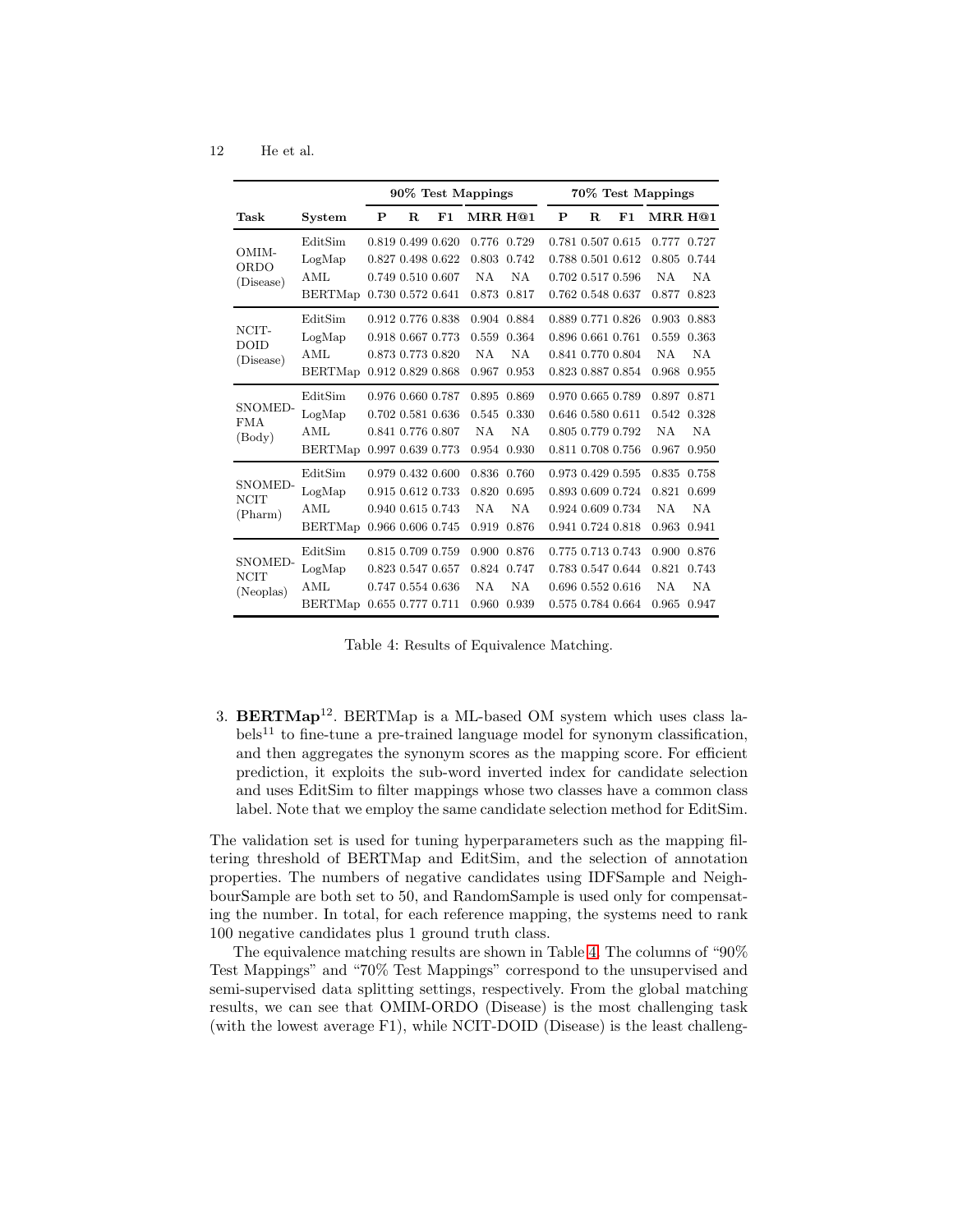ing. BERTMap attains the highest F1 on OMIM-ORDO (Disease), NCIT-DOID (Disease), SNOMED-NCIT (Pharm), whereas AML is ranked first on SNOMED-NCIT (Body). Surprisingly, the naive EditSim method gets the highest F1 score on SNOMED-NCIT (Neoplas), possibly because the ontologies of this task has relatively less hierarchical information to utilize. For the local ranking results, we do not report results of AML because it has no interface for scoring input class pairs. BERTMap consistently outperforms EditSim and LogMap, which is expected because of the advanced BERT-based ML module.

## 4.2 Subsumption Matching

For subsumption matching, we evaluated the following OM systems (methods)<sup>[15](#page-12-0)</sup>:

- 1. Word2Vec  $+$  Random Forest (RF). This method encodes each class by the average of the token vectors of its label defined by rdfs:label. We use a Word2Vec model [\[19\]](#page-15-16) trained by a Wikipedia English articiple dump accessed in 2018. Given a subsumption, the vectors of its two classes are concatenated and fed to a RF classifier which outputs a mapping score. The classifier is trained by the asserted intra-ontology subsumptions in both ontologies for matching in the unsupervised setting. In the semi-supervised setting, these subsumptions are merged with the training mappings for training.
- 2. **OWL2Vec**<sup>\*</sup> + **RF**. This method is similar to Word2Vec + RF, except that it encodes each class by an ontology embedding model named OWL2Vec\*[\[5\]](#page-15-17) which is a Word2Vec model trained on corpora extracted from the ontology with different kinds of semantics concerned. We tested different corpus settings with the best results reported.
- 3. BERTSubs with Isolated Class (IC). BERTSubs with the IC setting [\[4\]](#page-15-7) has the same architecture as BERTMap, but it fine-tunes the BERT model by the declared subsumptions in the two ontologies for matching. The current results are based on the labels defined by rdfs:label. We will evaluate the other settings that consider surrounding classes in the new OAEI track.

The setting for negative candidates is the same as in equivalence matching (N is set to 50; RandomSample is used only when IDFSample or NeighbourSample outputs less than  $N$  candidates). The results are shown in Table [5.](#page-13-0) We can find that OWL2Vec\* leads to better performance than Word2Vec in all the five tasks when their class embeddings are fed to RF. BERTSubs (IC) has higher scores than OWL2Vec\* + RF on tasks of OMIM-ORDO and NCIT-DOID for all the four metrics; while on SNOMED-FMA (Body), SNOMED-NCIT (Pharm) and SNOMED-NCIT (Neoplas), BERTSubs (IC) has lower MRR and H@1 scores, but it often has higher  $H@10$  scores than  $OWL2Vec^* + RF$ . We can also observe that the results under the semi-supervised setting are usually better than their correspondences under the unsupervised setting, which matches our assumption

<span id="page-12-0"></span> $^{15}$  BERTSubs codes: [https://gitlab.com/chen00217/bert\\_subsumption](https://gitlab.com/chen00217/bert_subsumption); Word2Vec (or  $OWL2Vec^*$ ) + RF codes are in the folder Inter\_Ontology/baselines/ of the this repository.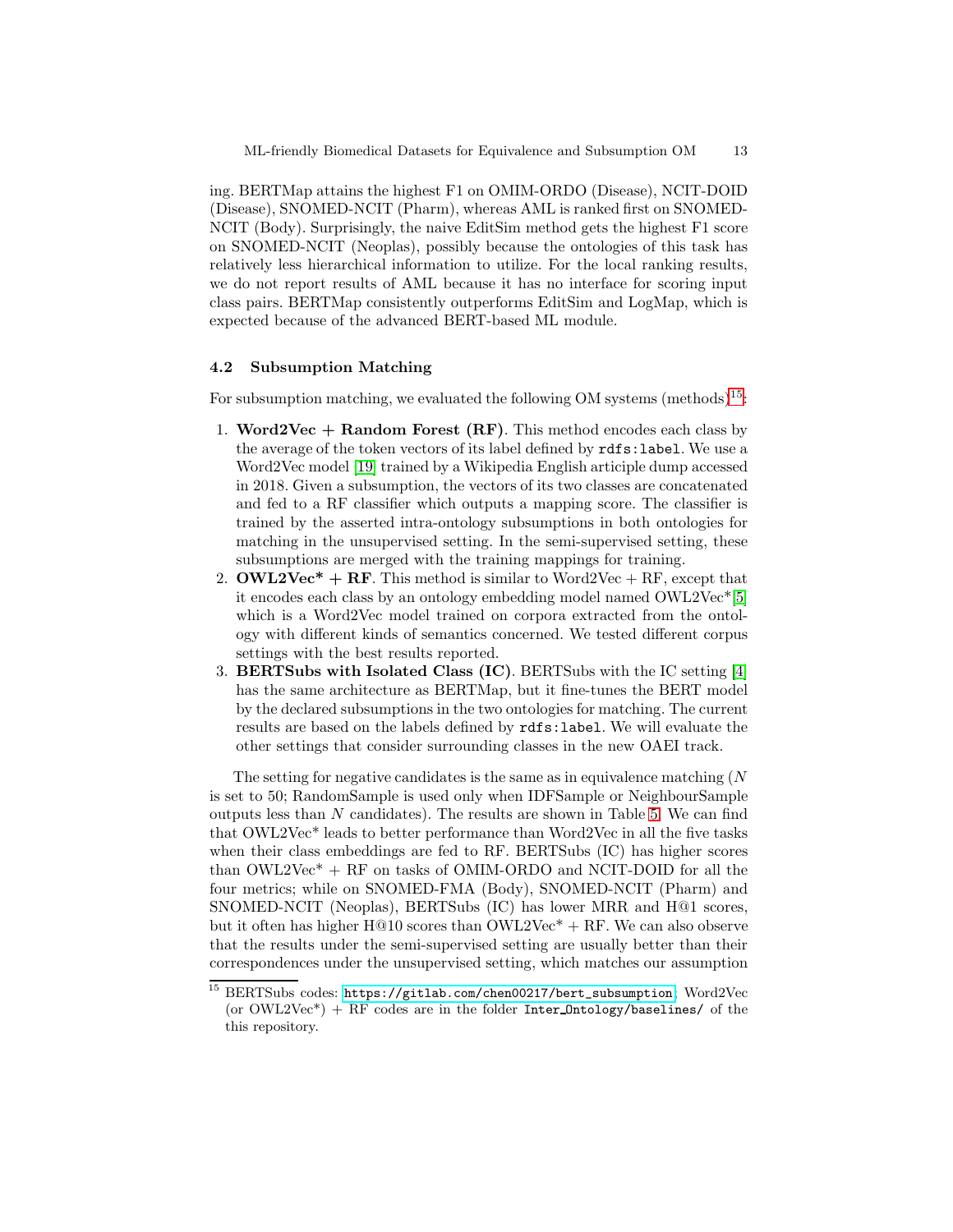#### <span id="page-13-0"></span>14 He et al.

|                          |                                                  | 90% Test Mappings                                                                   | 70% Test Mappings                                                                               |  |  |  |
|--------------------------|--------------------------------------------------|-------------------------------------------------------------------------------------|-------------------------------------------------------------------------------------------------|--|--|--|
| Task                     | System                                           | <b>MRR H@1 H@5 H@10</b>                                                             | <b>MRR H@1 H@5 H@10</b>                                                                         |  |  |  |
| OMIM-ORDO<br>(Disease)   | $Word2Vec + RF$<br>$OWL2Vec+RF$<br>BERTSubs (IC) | 0.191 0.106 0.223 0.362<br>0.270 0.160 0.362 0.521<br>0.108 0.473 0.613<br>0.299    | 0.193 0.110 0.233 0.315<br>0.284 0.151 0.411 0.534<br>0.139 0.472<br>0.295<br>0.667             |  |  |  |
| NCIT-DOID<br>(Disease)   | $Word2Vec + RF$<br>$OWL2Vec+RF$<br>BERTSubs (IC) | 0.306 0.206 0.390 0.510<br>0.388 0.285 0.485 0.604<br>0.601 0.460 0.777 0.877       | 0.363 0.263 0.448 0.566<br>0.422 0.315 0.524 0.647<br>0.618 0.496 0.758 0.862                   |  |  |  |
| SNOMED-FMA<br>(Body)     | $Word2Vec + RF$<br>$OWL2Vec+RF$<br>BERTSubs (IC) | 0.558 0.415 0.731<br>0.850<br>0.668 0.540 0.836<br>0.911<br>0.589 0.422 0.816 0.939 | 0.503 0.792<br>0.629<br>0.886<br>0.626 0.900<br>0.743<br>0.944<br>0.490 0.788<br>0.622<br>0.878 |  |  |  |
| SNOMED-NCIT<br>(Pharm)   | $Word2Vec + RF$<br>$OWL2Vec+RF$<br>BERTSubs (IC) | 0.488 0.335 0.687 0.852<br>0.524 0.364 0.738 0.870<br>0.504 0.321 0.762 0.920       | 0.526 0.402 0.663<br>0.834<br>0.579<br>0.446 0.747<br>0.893<br>0.476 0.281 0.715<br>0.900       |  |  |  |
| SNOMED-NCIT<br>(Neoplas) | $Word2Vec + RF$<br>$OWL2Vec+RF$<br>BERTSubs (IC) | 0.512 0.368 0.694 0.834<br>0.603<br>0.461 0.782 0.860<br>0.530 0.333 0.786 0.948    | 0.433 0.773<br>0.880<br>0.577<br>0.547 0.827<br>0.666<br>0.880<br>0.638 0.463 0.859<br>0.953    |  |  |  |

Table 5: Results of Subsumption Matching.

that adding some training mappings bridges the gap between the intra-ontology subsumptions for training and the inter-ontology subsumptions (mappings) for testing. Meanwhile, we can find that subsumption matching by BERTSubs (IC) has much lower MRR and H@1 than equivalence matching by BERTMap in each task. Although BERTSubs (IC) only uses one class label, this in some degree verifies that subsumption matching is more challenging. The experiments demonstrate the usefulness of the resources to evaluate subsumption matching and the gap for existing systems to fill.

# 5 Conclusion & Discussion

In this paper, we proposed evaluation resources for five biomedical OM tasks that consider both equivalence matching and subsumption matching, with many new features for supporting the evaluation and development of both ML-based and non-ML-based OM systems. The quality of the reference mappings is ensured by selecting reliable mapping sources (e.g., the human curated mappings from Mondo) and pruning the ontologies. Subsumption reference mappings are constructed from equivalence reference mappings, where a class deletion algorithm is employed to prevent OM systems from directly inferring the subsumptions through the equivalence mappings. We also proposed a comprehensive evaluation framework which includes local ranking and global matching, providing metrics from various perspectives, as well as unsupervised and semi-supervised mapping splitting settings. Several typical OM systems have been evaluated to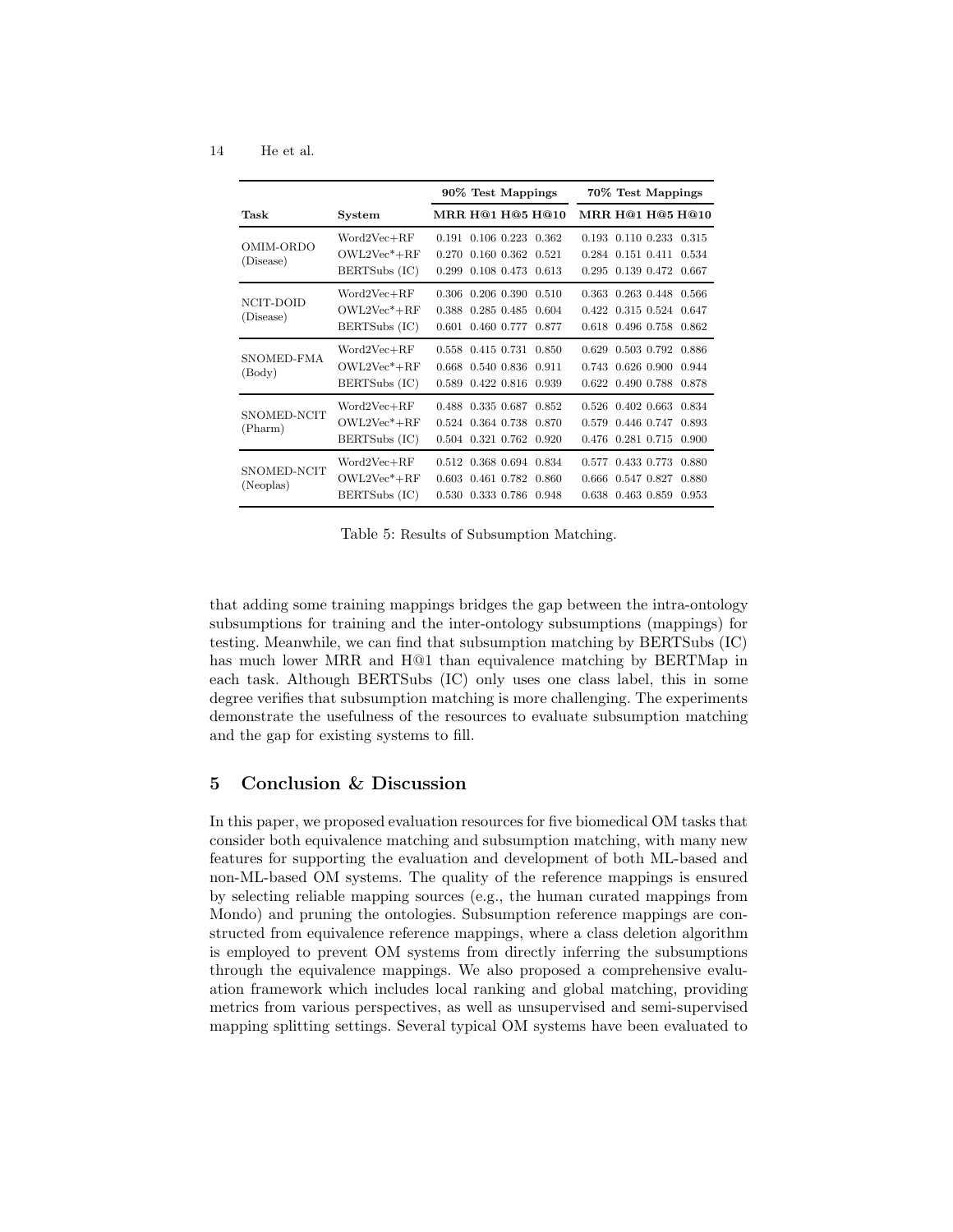demonstrate the application of these resources, and some interesting results and observations have been reported.

While we only constructed datasets for five OM tasks, the resource construction approach, whose source codes are open, is reproducible for constructing more datasets from Mondo and UMLS for different tasks and settings. Most of our techniques, such as category-specific ontology pruning, subsumption mapping construction, and negative candidate generation, are also applicable to general OWL ontologies beyond the biomedical domain, and other tasks beyond OM such as ontology completion.

As for the evaluation, bringing in local ranking amends some key features not properly considered in previous works, thus forming a more comprehensive evaluation framework on assessing both OM systems and mappings. First, most OM systems, especially those ML-based, rely on a mapping scoring module as well as some other modules for mapping searching (e.g., task blocking, candidate mapping selection and mapping repair). If an OM system often performs well in local ranking but performs poorly in global matching, then the mapping searching modules need to be debugged and improved. Second, even when reference mappings are rather incomplete, local ranking can still provide a fair comparison, especially towards the mapping scoring module, whereas global matching will underestimate Precision of an OM system that has good Recall. Actually, local ranking itself simulates some real-world OM applications, such as querying a list of matched classes in a target ontology for a given class in a source ontology. Third, when many representative OM systems attain high ranking scores but low matching scores on the same set of reference mappings, it is likely that the reference mappings themselves are not complete.

We are running a new Bio-ML track in the OAEI 2022 edition with the proposed datasets. This new track is superseding the current OAEI largebio and phenotype tracks and, among other objectives, aims at attracting more ML-based systems to the OAEI, which has been highlighted as a key challenge within the OM community. We will also consider adapting our evaluation framework into MELT (Matching EvaLuation Toolkit) [\[13\]](#page-15-18), especially the MELT-ML module for ML-based OM systems, to hold a public evaluation for the OM participants. Meanwhile, we will also develop and extend our current OM systems BERTMap and BERTSubs based on these new resources, and further consider feeding highquality system output mappings to the UMLS and Mondo communities.

# Acknowledgments

This work was supported by the SIRIUS Centre for Scalable Data Access (Research Council of Norway, project 237889), eBay, Samsung Research UK, Siemens AG, and the EPSRC projects OASIS (EP/S032347/1), UK FIRES (EP/S019111/1) and ConCur  $(EP/V050869/1)$ . We would like to to thank the Mondo team, especially Nicolas Matentzoglu and Joe Flake, for their great help in creating the Mondo datasets.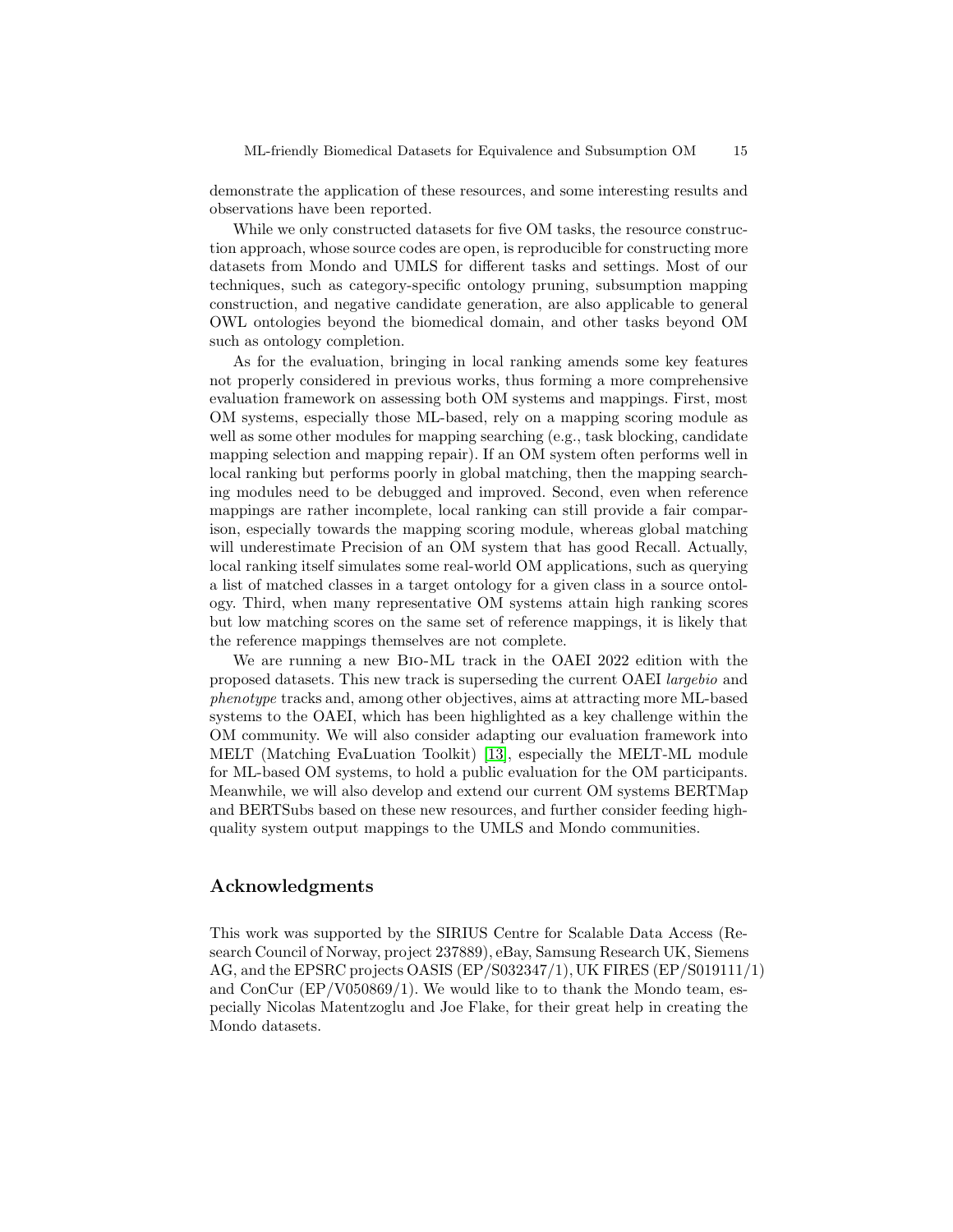16 He et al.

#### <span id="page-15-15"></span>References

- 1. Alsentzer, E., Murphy, J.R., Boag, W., Weng, W.H., Jin, D., Naumann, T., McDermott, M.B.A.: Publicly available clinical bert embeddings. ArXiv abs/1904.03323 (2019)
- <span id="page-15-10"></span>2. Amberger, J.S., Bocchini, C.A., Schiettecatte, F., Scott, A.F., Hamosh, A.: OMIM. org: Online Mendelian Inheritance in Man  $(OMIM $(R))$ , an online catalog of human$ genes and genetic disorders. Nucleic acids research 43(D1), D789–D798 (2015)
- <span id="page-15-11"></span>3. Bodenreider, O.: The Unified Medical Language System (UMLS): integrating biomedical terminology. Nucleic Acids Research (2004)
- <span id="page-15-7"></span>4. Chen, J., He, Y., Jimenez-Ruiz, E., Dong, H., Horrocks, I.: Contextual Semantic Embeddings for Ontology Subsumption Prediction. arXiv preprint arXiv:2202.09791 (2022)
- <span id="page-15-17"></span>5. Chen, J., Hu, P., Jimenez-Ruiz, E., Holter, O.M., Antonyrajah, D., Horrocks, I.: OWL2Vec\*: Embedding of OWL ontologies. Machine Learning 110(7), 1813–1845 (2021)
- <span id="page-15-5"></span>6. Chen, J., Jim´enez-Ruiz, E., Horrocks, I., Antonyrajah, D., Hadian, A., Lee, J.: Augmenting ontology alignment by semantic embedding and distant supervision. In: European Semantic Web Conference. pp. 392–408. Springer (2021)
- <span id="page-15-12"></span>7. Coiera, E.: Guide to Health Informatics, chap. Chapter 23 Healthcare terminologies and classification systems, pp. 381–399. CRC Press (2015)
- <span id="page-15-13"></span>8. Donnelly, K., et al.: SNOMED-CT: The advanced terminology and coding system for ehealth. In: Medical and Care Compunetics 3, Studies in health technology and informatics, vol. 121, pp. 279–290. IOS Press (2006)
- <span id="page-15-1"></span>9. Faria, D., Pesquita, C., Santos, E., Palmonari, M., Cruz, I.F., Couto, F.M.: The AgreementMakerLight Ontology Matching System. In: OTM Conferences (2013)
- <span id="page-15-9"></span>10. Haendel, M., Vasilevsky, N., Unni, D., Bologa, C., Harris, N., Rehm, H., Hamosh, A., Baynam, G., Groza, T., McMurry, J., et al.: How many rare diseases are there? Nature Reviews Drug Discovery 19(2), 77–78 (2020)
- <span id="page-15-6"></span>11. Harrow, I., Jim´enez-Ruiz, E., Splendiani, A., Romacker, M., Woollard, P., Markel, S., Alam-Faruque, Y., Koch, M., Malone, J., Waaler, A.: Matching disease and phenotype ontologies in the ontology alignment evaluation initiative. Journal of biomedical semantics  $8(1)$ , 1–13 (2017)
- <span id="page-15-4"></span>12. He, Y., Chen, J., Antonyrajah, D., Horrocks, I.: BERTMap: A BERT-based Ontology Alignment System. In: AAAI (2022)
- <span id="page-15-18"></span>13. Hertling, S., Portisch, J., Paulheim, H.: Melt - matching evaluation toolkit. In: SEMANTiCS (2019)
- <span id="page-15-3"></span>14. Iyer, V., Agarwal, A., Kumar, H.: VeeAlign: Multifaceted Context Representation Using Dual Attention for Ontology Alignment. In: EMNLP (2021)
- <span id="page-15-0"></span>15. Jim´enez-Ruiz, E., Grau, B.C.: LogMap: Logic-Based and Scalable Ontology Matching. In: International Semantic Web Conference (2011)
- <span id="page-15-14"></span>16. Jim´enez-Ruiz, E., Grau, B.C., Horrocks, I., Berlanga, R.: Logic-based assessment of the compatibility of UMLS ontology sources. Journal of biomedical semantics  $2(1), 1-16 (2011)$
- <span id="page-15-2"></span>17. Kolyvakis, P., Kalousis, A., Kiritsis, D.: DeepAlignment: Unsupervised Ontology Matching with Refined Word Vectors. In: NAACL (2018)
- <span id="page-15-8"></span>18. Lin, Y., Liu, Z., Sun, M., Liu, Y., Zhu, X.: Learning Entity and Relation Embeddings for Knowledge Graph Completion. In: AAAI (2015)
- <span id="page-15-16"></span>19. Mikolov, T., Chen, K., Corrado, G., Dean, J.: Efficient estimation of word representations in vector space. arXiv preprint arXiv:1301.3781 (2013)